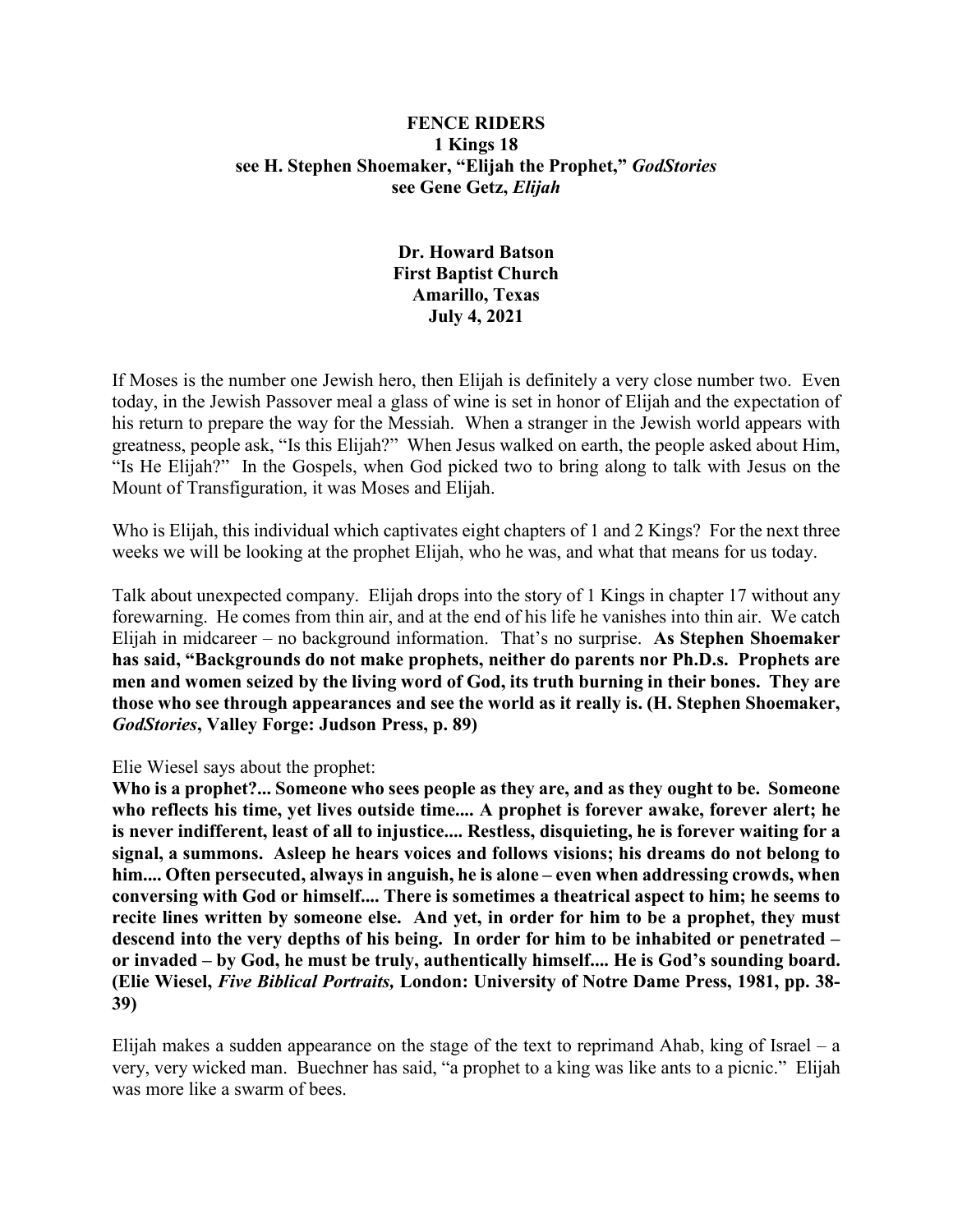It was his wife Jezebel who was problem number two. He'd married her simply for the formation of a political alliance with Phoenicia. But, like most women – I mean, like a few women – she moved in and she took over, took over all of Ahab's life. Like a newlywed bride rearranging her husband's bachelor pad, Jezebel rearranged worship in ancient Israel. She wanted everybody to worship Baal, the fertility god. She set up idols and temples to Baal here and there, here and there. There were a legion of priests to Baal. And worst of all, she began the systematic execution of all of God's prophets.

Baal was the god of success and the god of the rhythms of rain and sun and seasons. It was a religion of the full harvest, of the house full of kids. It was the god of a life full of security and pleasure and plenty. It was the religion of success – if it works, do it; of self – if it serves me or meets my need, do it; and sensuality – if it feels good, do it. We are still tempted to worship Baal. Just the names have changed. Instead of the weather, we worship Wall Street. We fall down before idols of beauty and sensuality. And our self-centeredness stinks all the way to heaven.

It's so easy to forget what God has done for us. We're the generation without a history. We have no sense of history about who we are, who God is in our lives – individually and collectively – or in the life of our family. So, it seems, were the people of ancient Israel. Have they forgotten the God who had brought them out from their slavery in Egypt? Have they forgotten the God who provided for them as they meandered through the wilderness? Have they forgotten the wondrous acts of Yahweh?

Elijah might be accused of a lot of things, but he'll never be accused of verbosity. His message is a short one-liner. "As the Lord, the God of Israel lives, before whom I stand, surely there shall be neither dew nor rain these years, except by my word" (17:1).

Why a drought? A drought because Baal was the god of fertility, the god of the storm, present in both the dew and the rain. By declaring a drought, Elijah was throwing down the gauntlet – I'll stop your Baal dead in his tracks.

Elijah had to hide. Can you imagine staying around if you had the power to cause it to rain, the power to end the drought? How many times – how many times would Ahab have sought to cajole Elijah into pronouncing rain?

So God sent him to the brook Kerith, east of the Jordan River. The dirty birds – ravens are unclean animals – came twice a day, bringing him bread and meat in the morning and the same menu in the evening. But eventually, even the brook Kerith dried up, and Elijah had no drink. God led him 100 miles north, to the home of a widow in the coastal city of Zarephath. He was there sustained by a poor widow who shared her meager rations with him. Miraculously, her jars of flour and oil never ran empty, because she had been a lady of faith with what little she had.

Some days later, the son of the widow became sick and died. She wished she had never seen Elijah. The oil and flour supplies were fine in themselves, but if that meant God would kill her son, she wanted out of the deal. "You made God think about me. If you had not been here, He would have continued to overlook my sin." She believed that Elijah's saintly presence in her home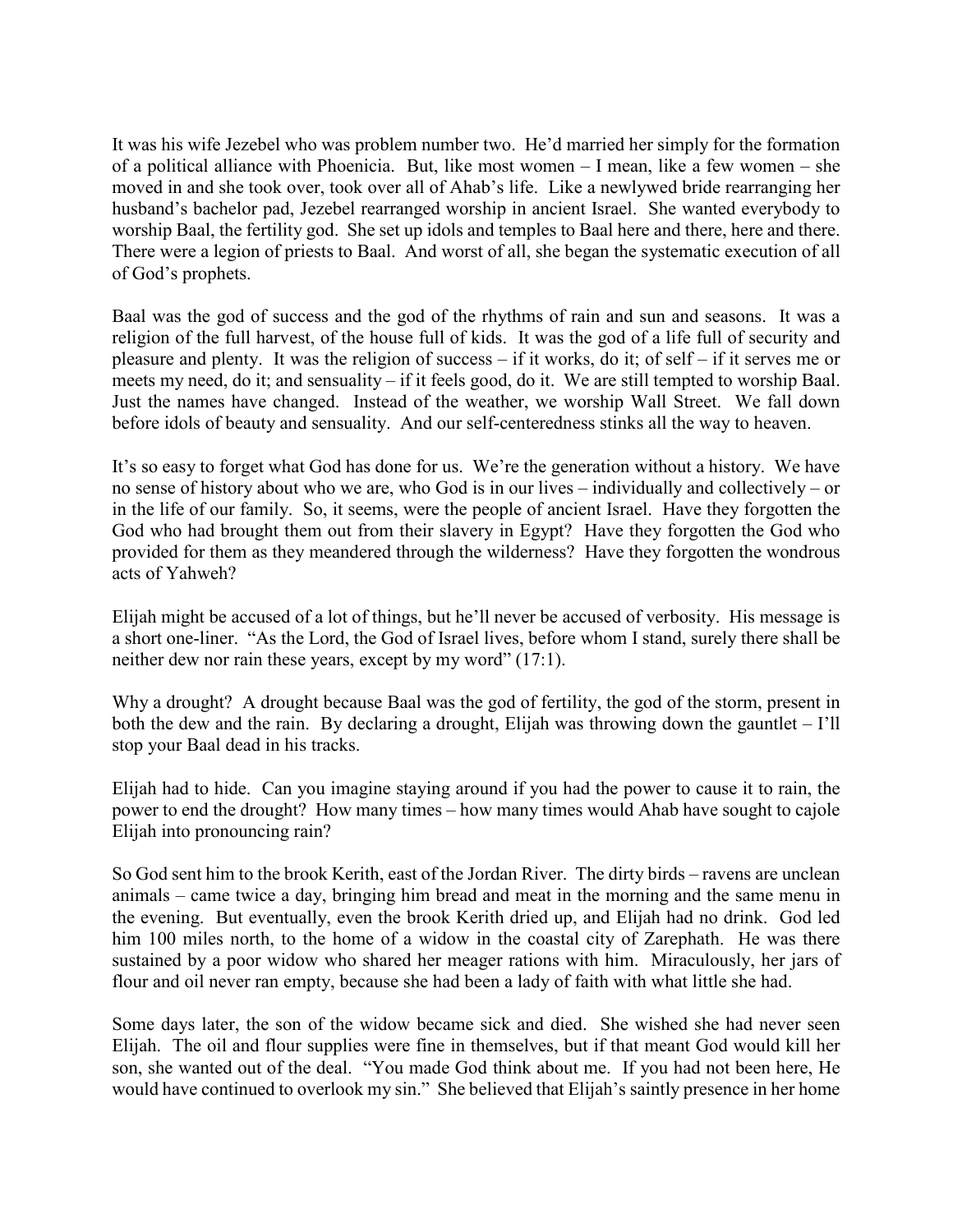had somehow drawn God's attention to her waywardness. She had distorted views about sin and suffering.

Elijah took her son from her embrace and carried him to the upper room. "Lord, are you going to bring calamity upon this widow with whom I am staying by causing her son to die?" Three times he prayed, "Lord, let life return. Lord, let life return. Lord, let life return" as he stretched himself out over the child.

God heard Elijah's prayers, and the son arose. He brought the son down to his mother. The woman was overjoyed. "Now I know that indeed you are a man of God."

But despite the severity of the drought in Samaria, Ahab did not budge. He still blamed the drought on Elijah rather than his own disobedience, his own worship of Baal. There was only one thing left to do. Elijah must lay before the people continued proof that Yahwah was the true God.

"Go to Ahab," God commands, "and I will bring rain."

Back in Samaria, Jezebel – Ahab's wife – is killing the prophets of God. And Obadiah, the second in the land, is hiding from his king's wife 100 prophets in a cave.

It is time for a showdown. When Elijah showed up  $-$  look at chapter 18, verse 17 – Ahab said to him, "Is this you, you troubler of Israel?"

"I'm not the trouble," Elijah protested, "but you and your father's house, because you have forsaken the commandment of the Lord, and you have followed the Baals."

It's time for the showdown. Elijah issued the challenge to the prophets of Baal – 450 of them – to meet him on Mount Carmel. Two altars are erected on the mountain, one to Baal and the other to God, to Yahweh. A choice must be made. The people had to decide.

Look at verse 21

And Elijah came near to all the people and said, "How long will you hesitate between two opinions? If the Lord is God, follow Him; but if Baal, follow him." But the people did not answer him a word.

It's either/or, not both/and the prophet is saying to them. The prophet is saying to you. You cannot worship both God and Baal. You must choose. If God is God, follow Him. If Baal, follow him.

You must choose, says the prophet. If God is God, follow Him. If sensuality is God, follow sensuality.

You have to choose, says Elijah. If materialism is God, make all the money you can. But if God is God, worship Him.

You have to choose, says the prophet Elijah. If success is God, climb the ladder. If not, submit yourself in humility before Yahweh.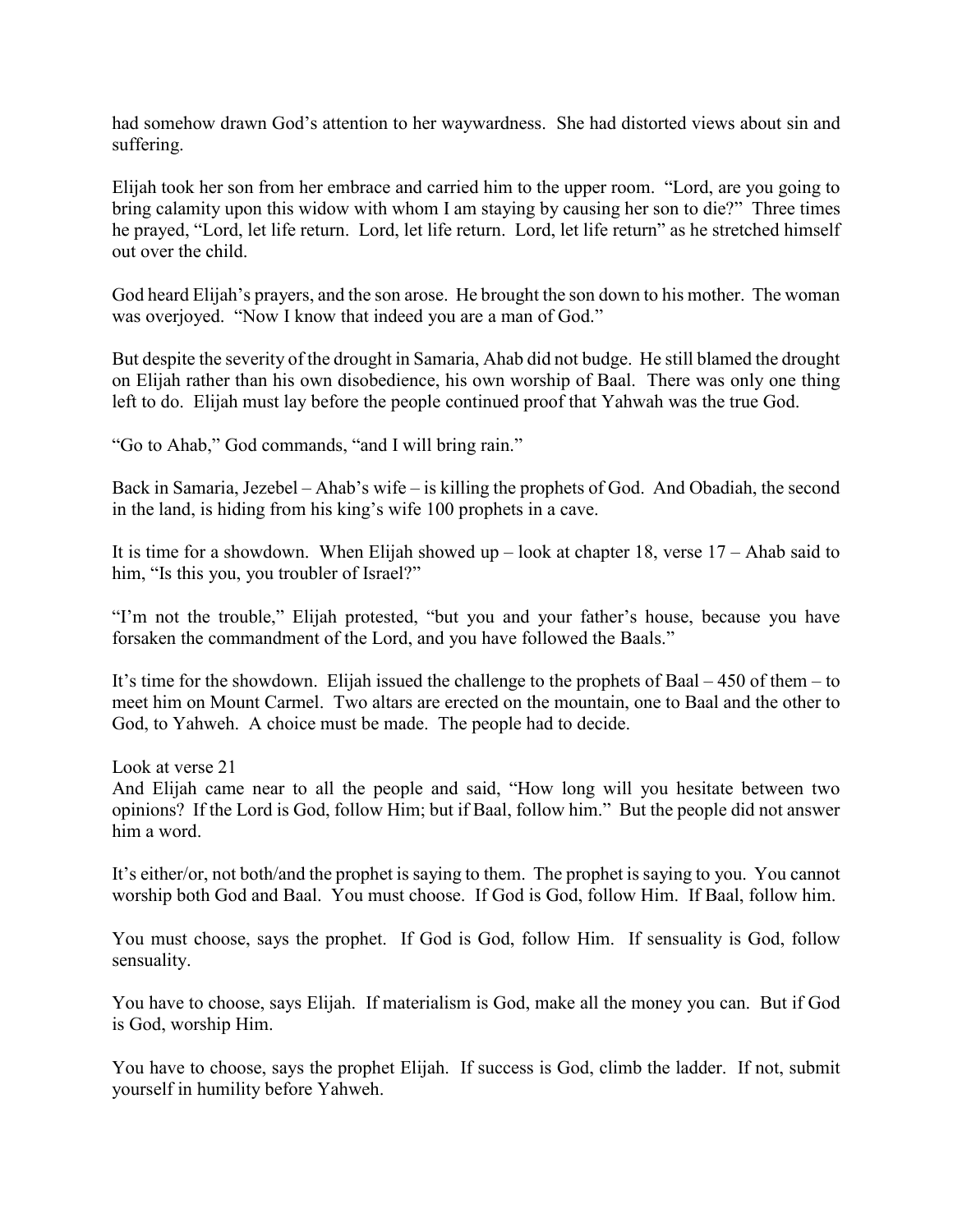If your self-seeking desires are God, then follow them to your heart's content. But if God is God, walk His sacrificial path.

It's a challenge to avoid duplicity. There is a temptation always present within us. We want it both ways. We want God and we want Baal. We want human desires and God's desires. Notice Jesus has said no one can serve two masters. Elijah gave the challenge – no more duplicity, you have to make a choice. The crowd grew silent. Elijah had held up a mirror, and they saw who they were – an equivocating people.

They were, like we are, comparable to Dr. Seuss's Zoad.

**Did I ever tell you about the young Zoad, Who came to two signs at a fork in the road? One said, "To Place One," and the other, "To Place Two." So the Zoad had to make up his mind what to do. Well, the Zoad scratched his head and his chin and his pants, And he said to himself, "Now, I'll be taking chance. If I go to Place One, that place may be hot. So how do I know if I like it or not? On the other hand, though, I'll feel such a fool If I go to Place Two and I find it's too cool. In that case, I may catch a chill and turn blue. So, Place One may be best – not Place Two. On the other hand, though, if Place One is too high, I might get a terrible earache and die. On the other hand, though, what might happen to me if I go to Place Two and find it's too low. I could get some terrible strange pain in my toe. So Place One may be best."**

**So he started to go, and he stopped and he said, "On the other hand – on the other hand, other hand, other hand...." And for thirty-six hours and one-half, that Zoad made starts and made stops at that fork in the road, saying, "No, don't take a chance. You may not be right." Then he got an idea which was wonderfully bright. "Play safe," cried the Zoad. "I'll play safe. I'm no dunce. I'll simply start off to both places at once."**

**And that's how the Zoad, who would not take a chance, Got to no place at all with a split in his pants.**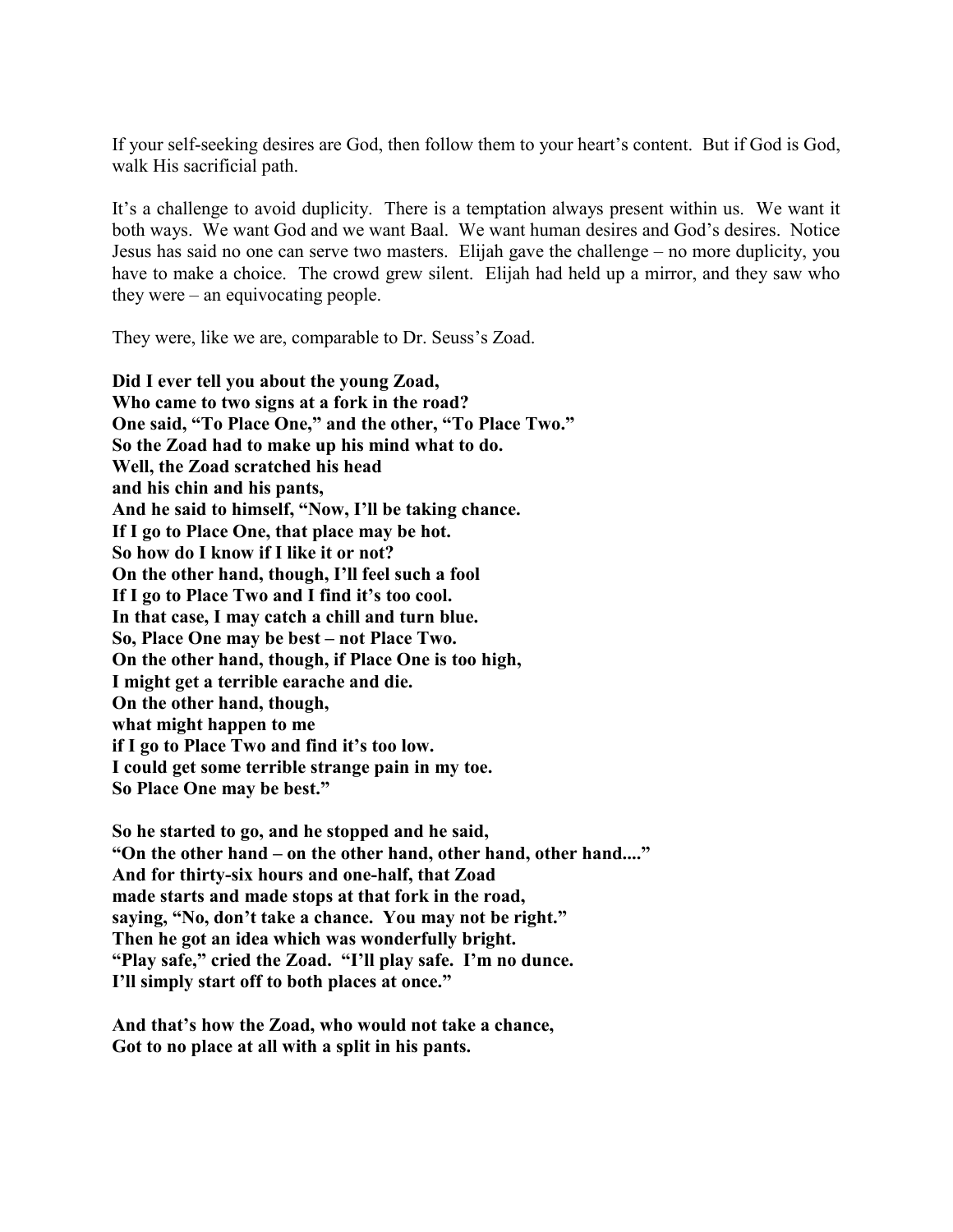The RSV translates verse 21 this way: How long will you go limping with two different opinions?

The Jerusalem Bible version says: How long do you mean to hobble first on one leg then on the other?

The New English Bible says: How long will you sit on the fence?

That's the question today that looms large over the text. How long can you sit on the fence? The crowd is following Baal. The crowd is following sex, success, and self. How long can you sit on the fence? How long can you live divided, wrestling inside? How long can we stand in doublemindedness? Trying to live both ways will wear us out and wear us down. It destroys us. "Blessed are the pure in heart," Jesus said, which means blessed are those who are willing one thing – the end of duplicity, choosing who we will be.

If God is God, go after him. But if Baal is God, follow him.

There are some of you here this morning, there are some of you watching by way of television, and you are fence riders. You are sitting on the fence. You want to worship God. You want all the benefits of being among the community of God. And yet, you want to worship that other Baal in your life, that other master. You cannot serve two masters.

You want to follow God, but you lack the courage to stand up and go against the crowd, like those ancient Israelites lacked the courage to stand for Yahweh and against Jezebel and her Baal.

**It's time for the contest. You just gather your 450 prophets together. I'll be there. We'll set up a couple of altars, bring some wood – everything that is needed. Then a bull for each of us. But we won't light the fire. We'll let God light the fire.**

**That seemed fair enough. So they gathered early in the morning, and Elijah said, "You go first."**

**So they danced and they pranced and they cut themselves as liturgical practice would have it. They did everything that was necessary to call down Baal to ignite this sacrificial altar wood. But nothing happened. Nine o'clock came, and ten o'clock came, and they were getting bloody by this time. And eleven o'clock and twelve o'clock came.**

**By this time Elijah, who is leaning on something off to the side, decides to mock them. He says, "I think your god is out to lunch. It's not working, is it? Maybe he has gone to the men's room** (that's really what he says in the Hebrew text of 18:27). **Well, I'll give you a little more time."** He begins to boast like an obnoxious football fan whose team is ahead by 41 points at half time.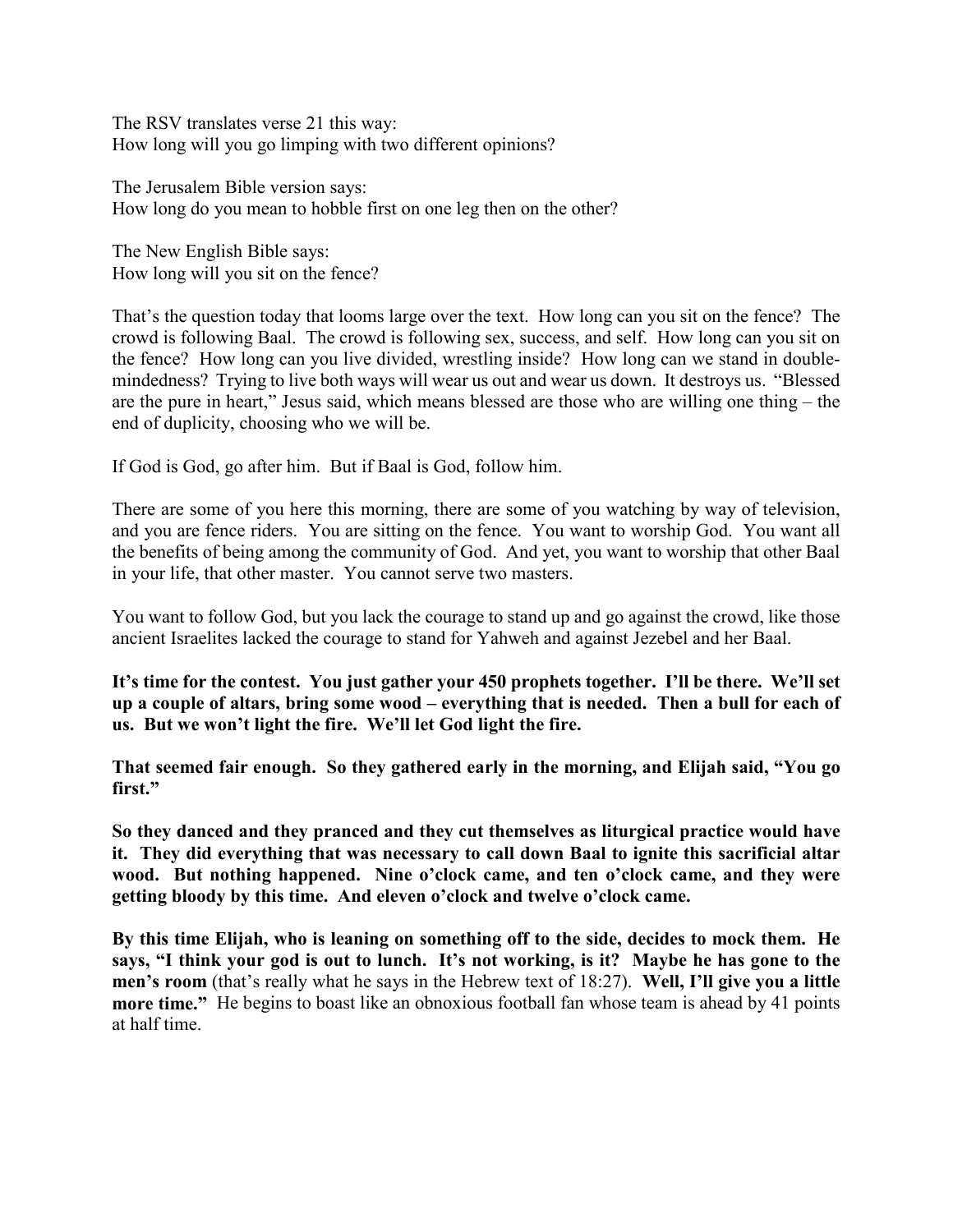**So they take a little more time. They get the frenzy going, everything is in motion except the fire. There is no fire. By three o'clock Elijah says, "I think you've had all the time you need. It's my turn."**

**So he puts his bull on the right place. He not only has the wood there, he also the trench around it and covers everything with water – just to make sure they get the point when it happens. And it happens. I mean, God did the trick. (Eugene Lowry, "Listening to the Dark,"** *Preaching Today***)**

## Elijah prays. Look at verse 36

O Lord, the God of Abraham, Isaac and Israel, today let it be known that Thou art God in Israel, and that I am Thy servant, and that I have done all these things at Thy word. Answer me, O Lord, answer me, that this people may know that Thou, O Lord, art God, and that Thou hast turned their heart back again.

Fire came down from heaven. It consumed the bull. It consumed the wood. It was even so hot that it torched the stones and licked up the water that was in the trench.

No more fence sitting in Israel. The people shout – look at verse 39 – "The Lord, He is God; the Lord, He is God." That's really Elijah's name. It means "Yahweh, the Lord is God."

There is the pumping of victorious blood running through his veins. And there is the Law of Moses that says that false prophets are to be put to death. So Elijah said, "Seize the prophets; do not let one of them escape." He seized them and killed them, the prophets of Baal.

Look at chapter 18, verse 21 again. How long will you hesitate between two opinions?

How long will you sit on the fence?

What is it in your life that makes you a fence sitter? Is there a relationship in your life – one that is not healthy, one that is not good? But, in your own selfishness and your own sensuality, in your own striving for success you just can't give it up. Your relationship with God demands that you give up any relationship that threatens your relationship with Him.

How long will you sit on the fence?

Is it a materialistic selfishness that causes you to want more and more things, bigger and better toys? A credit craze that makes you have monthly payments – so much so that you can't tithe your income to the church.

How long will you sit on the fence?

Is it the desire to be popular – so much so, that if the crowd goes this way you wouldn't dare go the other way? When the Jezebels of this world call you to come and follow them and their gods, you do so because you're bowing down to popularity or acceptance.